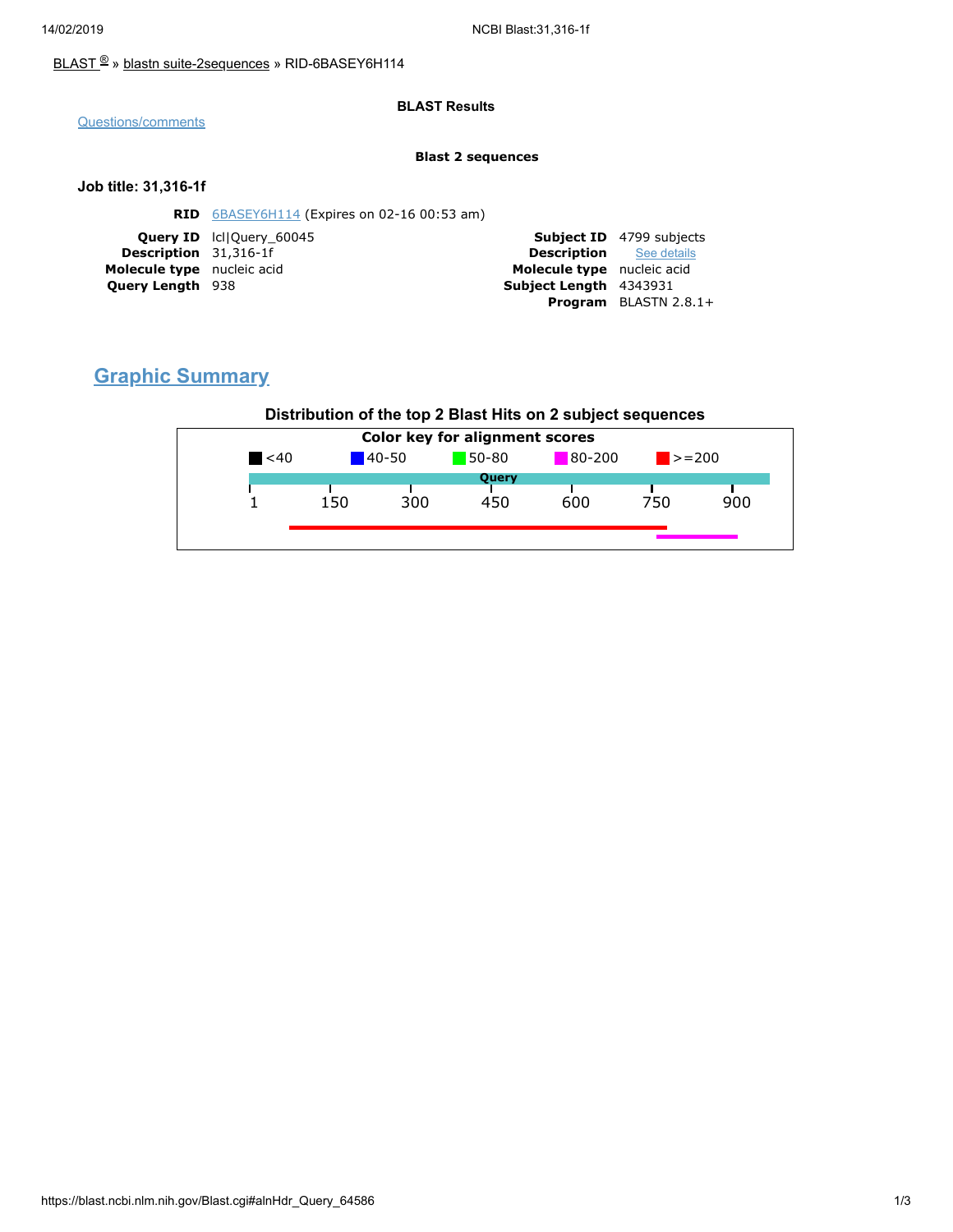## **Descriptions**

Sequences producing significant alignments:

| <b>Description</b>                                            | Max<br>score | Total<br>score | Query<br>cover | Е<br>value | Ident  | Accession   |
|---------------------------------------------------------------|--------------|----------------|----------------|------------|--------|-------------|
| MHIKLPCM 04540 Leader peptidase<br>PppA                       | 1242         | 1242           | 73%            | 0.0        | 98.84% | Query_64586 |
| MHIKLPCM 04539 Putative type II<br>secretion system protein E | 185          | 185            | 15%            | 5e-47      | 91.10% | Query_64585 |

# **Alignments**

MHIKLPCM\_04540 Leader peptidase PppA Sequence ID: Query\_64586 Length: 753 Number of Matches: 1 Range 1: 1 to 691

| <b>Score</b>   |            | <b>Expect</b>           | <b>Identities</b>                       | Gaps                                                               | <b>Strand</b>                             | <b>Frame</b> |
|----------------|------------|-------------------------|-----------------------------------------|--------------------------------------------------------------------|-------------------------------------------|--------------|
| 1242 bits(672) |            | 0.0()                   | 684/692(99%)                            | 1/692(0%)                                                          | Plus/Minus                                |              |
| Features:      |            |                         |                                         |                                                                    |                                           |              |
| Query          | 76         |                         |                                         |                                                                    | cggaaatwawtataaat                         | 135          |
| Sbjct          | 691        |                         | AAGCCTGTAT-GGTAAAGAATATAAAA             | TAAATGTAAC                                                         | TGCGGAAATAAA1                             | 633          |
| Query          | 136        |                         | GC                                      | GCAGCCGTGGCAAAGACAAT                                               |                                           | 195          |
| Sbjct          | 632        |                         | G                                       | :GTGGCAA                                                           |                                           | 573          |
| Query          | 196        | CCGGCAATAMSATCTTCCT     |                                         |                                                                    | TATGTAGAACGGaaactaaaaacatagaaaaataaaaaaca | 255          |
| Sbjct          | 572        | <b>CCGGCAATAAGATCTT</b> | CTTATGTAGAACGGAAACTA                    |                                                                    | YYHYYYYYY<br>Ataa                         | 513          |
| Query          | 256        |                         | GCCTAAAA                                | GGAATAGGAAT<br>CΑ                                                  | CAAATGGTGAAAAT                            | 315          |
| Sbjct          | 512        |                         | CCTGATACACTGCCTAAAA                     | TTCTGGAATAGGAAT<br><b>САТСТ</b>                                    |                                           | 453          |
| Query          | 316        |                         | YY?Y?F+YY?FY?YYYY????+Y+Y?+?Y?YYYYY     | <u>AAAAGACCTAACCAGAAAAGAGGTATAGTGACAACAAAAGGCAACCAT</u><br>የየኖናየሃና | ĢΤ                                        | 375          |
| Sbjct          | 452        |                         |                                         |                                                                    | :CATGT                                    | 393          |
| Query          | 376<br>392 |                         | GTAAGAAAAAGAAGAACAAGAAATAGGAA<br>Y9YYAY | ዋኘ                                                                 |                                           | 435<br>333   |
| Sbjct<br>Query | 436        |                         |                                         | GCAATAACAACACAGGCAATGGCAC                                          | TGAAAAACTCCATAACA                         | 495          |
| Sbjct          | 332        |                         |                                         | ϹϒϒϒϘϘϘϘϘϘϘϒϘϒϘ                                                    |                                           | 273          |
| Query          | 496        | GGATATATACATGGAAT       | CACT                                    | <b>CCACACTCAGGACAT</b><br>C                                        | TAGAAAGCAAAAAG                            | 555          |
| Sbjct          | 272        |                         |                                         |                                                                    |                                           | 213          |
| Query          | 556        | CCCAGAATGGGTA           |                                         |                                                                    |                                           | 615          |
| Sbjct          | 212        | AGAATGGGTAT             |                                         |                                                                    |                                           | 153          |
| Query          | 616        |                         |                                         |                                                                    |                                           | 675          |
| Sbjct          | 152        |                         |                                         |                                                                    |                                           | 93           |
| Query          | 676        |                         | ACCAGACAAATAAAAC<br>                    | GG                                                                 | ҪҪӒҀӐӐҬӒ                                  | 735          |
| Sbjct          | 92         |                         |                                         |                                                                    |                                           | 33           |
| Query          | 736        | GCATAAATAAAAATAT        | ʹϟͳϟϟϟϚͳϟϚͳ                             | 767<br>GGCA1                                                       |                                           |              |
| Sbjct          | 32         |                         |                                         | $\mathbf{1}$                                                       |                                           |              |

MHIKLPCM\_04539 Putative type II secretion system protein E Sequence ID: Query\_64585 Length: 978 Number of Matches: 1 Range 1: 846 to 978

| Score | Expect | Identities | Gaps | Strand | Frame |
|-------|--------|------------|------|--------|-------|
|-------|--------|------------|------|--------|-------|